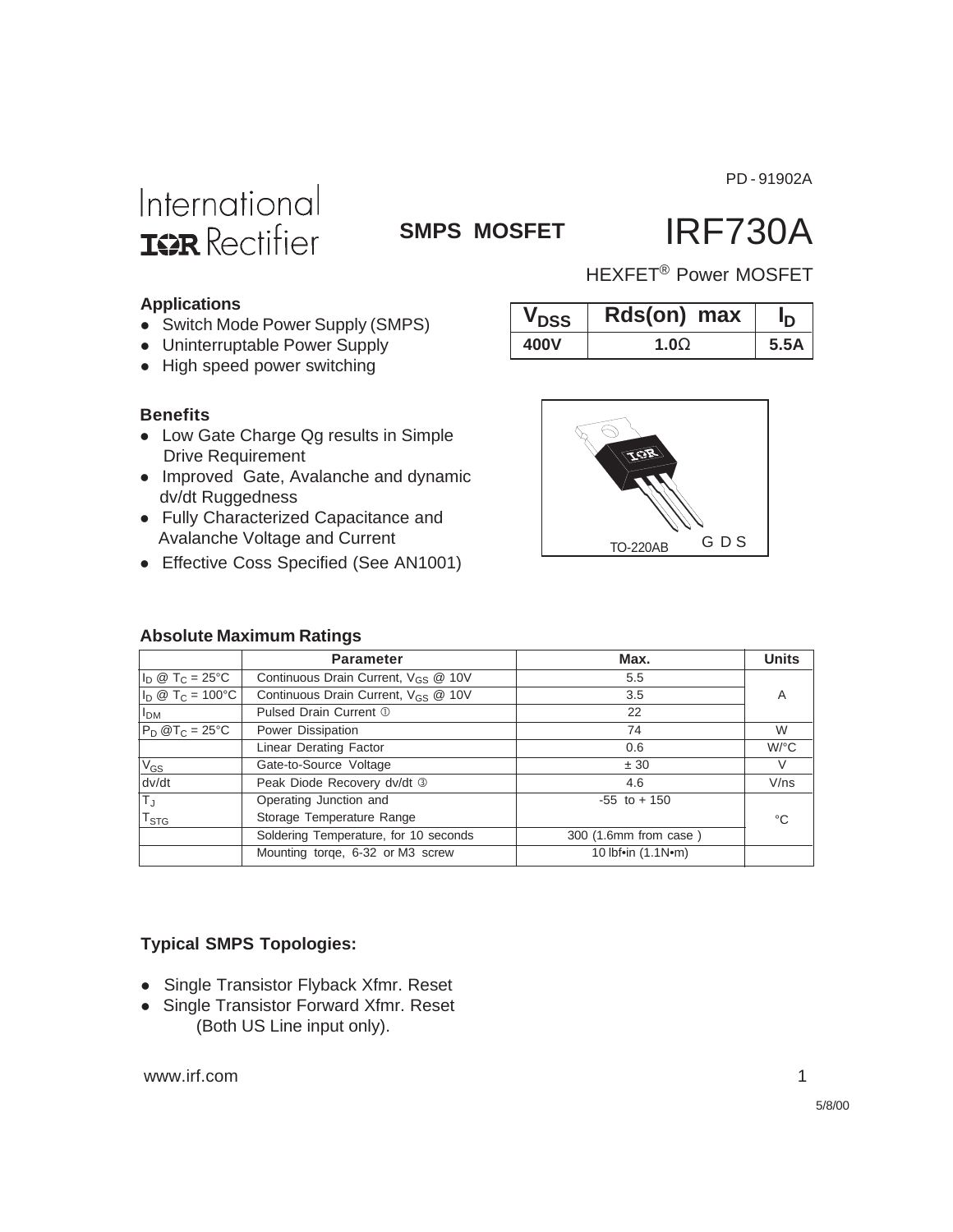### International **IGR** Rectifier

### **Static @ TJ = 25°C (unless otherwise specified)**

|                       | <b>Parameter</b>                                                           |     |     |        | Min.   Typ.   Max.   Units | <b>Conditions</b>                                |
|-----------------------|----------------------------------------------------------------------------|-----|-----|--------|----------------------------|--------------------------------------------------|
| $V_{(BR)DSS}$         | Drain-to-Source Breakdown Voltage                                          | 400 |     |        | V                          | $V_{GS} = 0V$ , $I_D = 250 \mu A$                |
|                       | ∆V <sub>(BR)DSS</sub> /∆T <sub>J</sub> Breakdown Voltage Temp. Coefficient |     | 0.5 |        | $V$ <sup>o</sup> $C$       | Reference to $25^{\circ}$ C, $I_D = 1 \text{mA}$ |
| $R_{DS(on)}$          | Static Drain-to-Source On-Resistance                                       |     |     | 1.0    | Ω                          | $V_{GS} = 10V$ , $I_D = 3.3A$ <sup>4</sup>       |
| $V$ <sub>GS(th)</sub> | Gate Threshold Voltage                                                     | 2.0 |     | 4.5    | V                          | $V_{DS} = V_{GS}$ , $I_D = 250 \mu A$            |
| <b>I</b> DSS          | Drain-to-Source Leakage Current                                            |     |     | 25     | μA                         | $V_{DS} = 400V$ , $V_{GS} = 0V$                  |
|                       |                                                                            |     |     | 250    |                            | $V_{DS}$ = 320V, $V_{GS}$ = 0V, $T_J$ = 125°C    |
| <b>I</b> GSS          | Gate-to-Source Forward Leakage                                             |     |     | 100    | nA                         | $V_{GS} = 30V$                                   |
|                       | Gate-to-Source Reverse Leakage                                             |     |     | $-100$ |                            | $V_{GS} = -30V$                                  |

### **Dynamic @ TJ = 25°C (unless otherwise specified)**

|                    | <b>Parameter</b>                | Min. |     |     | Typ.   Max.   Units | <b>Conditions</b>                                |
|--------------------|---------------------------------|------|-----|-----|---------------------|--------------------------------------------------|
| <b>gfs</b>         | Forward Transconductance        | 3.1  |     |     | S                   | $V_{DS} = 50V$ , $I_D = 3.3A$                    |
| $Q_g$              | <b>Total Gate Charge</b>        |      |     | 22  |                     | $I_D = 3.5A$                                     |
| $Q_{gs}$           | Gate-to-Source Charge           |      |     | 5.8 | nC.                 | $V_{DS} = 320V$                                  |
| $Q_{gd}$           | Gate-to-Drain ("Miller") Charge |      |     | 9.3 |                     | $V_{GS}$ = 10V, See Fig. 6 and 13 $\circledcirc$ |
| $t_{d(on)}$        | Turn-On Delay Time              |      | 10  |     |                     | $V_{DD} = 200V$                                  |
| t,                 | <b>Rise Time</b>                |      | 22  |     | ns                  | $I_D = 3.5A$                                     |
| $t_{d(off)}$       | Turn-Off Delay Time             |      | 20  |     |                     | $R_G = 12\Omega$                                 |
| tғ                 | <b>Fall Time</b>                |      | 16  |     |                     | $R_D = 57\Omega$ , See Fig. 10 $\oplus$          |
| $C_{iss}$          | Input Capacitance               |      | 600 |     |                     | $V_{GS} = 0V$                                    |
| $C_{\rm oss}$      | Output Capacitance              |      | 103 |     |                     | $V_{DS} = 25V$                                   |
| C <sub>rss</sub>   | Reverse Transfer Capacitance    |      | 4.0 |     | pF                  | $f = 1.0$ MHz, See Fig. 5                        |
| $C_{\rm oss}$      | Output Capacitance              |      | 890 |     |                     | $V_{GS} = 0V$ , $V_{DS} = 1.0V$ , $f = 1.0MHz$   |
| $C_{\text{oss}}$   | Output Capacitance              |      | 30  |     |                     | $V_{GS} = 0V$ , $V_{DS} = 320V$ , $f = 1.0 MHz$  |
| $C_{\rm oss}$ eff. | Effective Output Capacitance    |      | 45  |     |                     | $V_{GS}$ = 0V, $V_{DS}$ = 0V to 320V $\circ$     |

#### **Avalanche Characteristics**

|          | <b>Parameter</b>                           | Typ. | Max. | <b>Units</b> |
|----------|--------------------------------------------|------|------|--------------|
| $E_{AS}$ | Single Pulse Avalanche Energy <sup>2</sup> |      | 290  | mJ           |
| $I_{AR}$ | Avalanche Current <sup>1</sup>             |      | 5.5  |              |
| $E_{AR}$ | Repetitive Avalanche Energy <sup>1</sup>   |      | 7.4  | mJ           |

### **Thermal Resistance**

|                 | <b>Parameter</b>                    | Typ. | Max. | <b>Units</b>  |
|-----------------|-------------------------------------|------|------|---------------|
| $R_{\theta$ JC  | Junction-to-Case                    |      | 1.70 |               |
| $R_{\theta CS}$ | Case-to-Sink, Flat, Greased Surface | 0.50 | $-$  | $\degree$ C/W |
| $R_{\theta$ JA  | Junction-to-Ambient                 |      | 62   | 62            |

#### **Diode Characteristics**

|                 | <b>Parameter</b>             |                                                                           |     |     | Min.   Typ.   Max.   Units | <b>Conditions</b>                             |  |
|-----------------|------------------------------|---------------------------------------------------------------------------|-----|-----|----------------------------|-----------------------------------------------|--|
| Is              | Continuous Source Current    |                                                                           |     | 5.5 |                            | MOSFET symbol                                 |  |
|                 | (Body Diode)                 |                                                                           |     |     | Α                          | showing the                                   |  |
| Isм             | <b>Pulsed Source Current</b> |                                                                           |     | 22  |                            | integral reverse<br>G١                        |  |
|                 | (Body Diode) 1               |                                                                           |     |     |                            | p-n junction diode.                           |  |
| $V_{SD}$        | Diode Forward Voltage        |                                                                           |     | 1.6 | V                          | $T_J = 25$ °C, $I_S = 5.5A$ , $V_{GS} = 0V$ 4 |  |
| $t_{rr}$        | Reverse Recovery Time        |                                                                           | 370 | 550 | ns                         | $\overline{T_{J}}$ = 25°C, $I_{F}$ = 3.5A     |  |
| $Q_{rr}$        | Reverse RecoveryCharge       |                                                                           | 1.6 | 2.4 | uС                         | $di/dt = 100A/\mu s$ 4                        |  |
| $t_{\text{on}}$ | Forward Turn-On Time         | Intrinsic turn-on time is negligible (turn-on is dominated by $L_S+L_D$ ) |     |     |                            |                                               |  |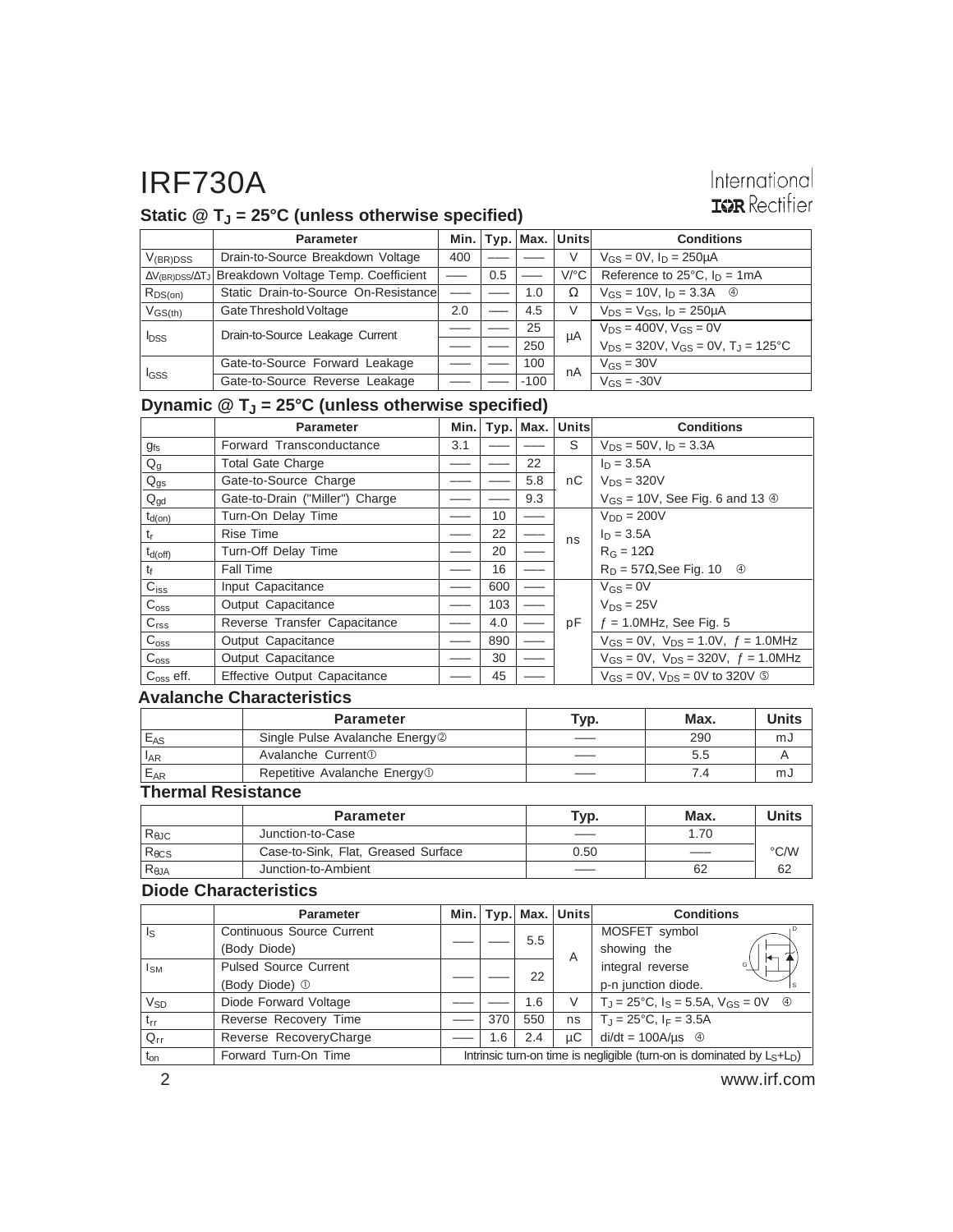### International **ISPR** Rectifier





**Fig 1.** Typical Output Characteristics **Fig 2.** Typical Output Characteristics



**Fig 3.** Typical Transfer Characteristics



**Fig 4.** Normalized On-Resistance Vs. Temperature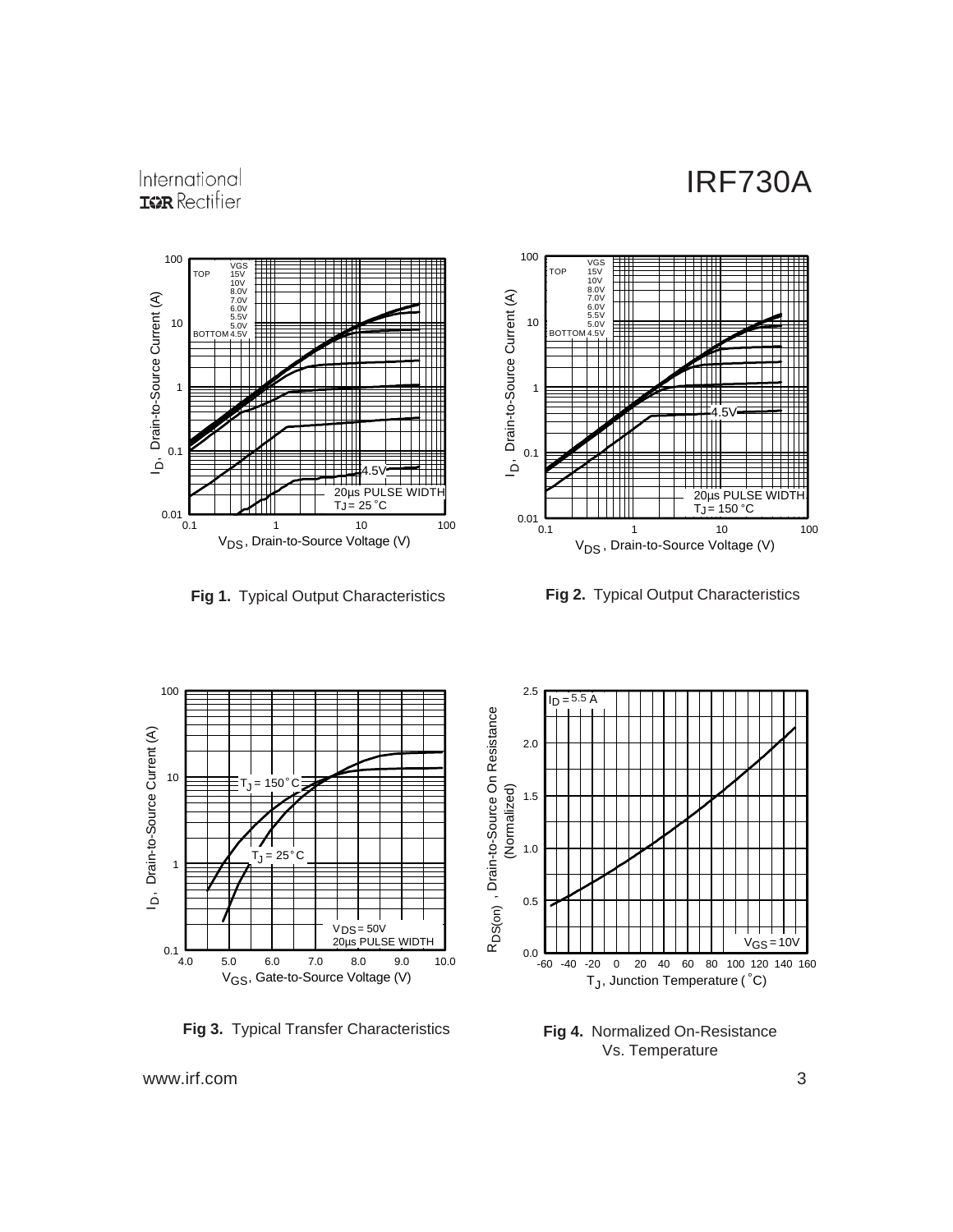International **IGR** Rectifier



**Fig 7.** Typical Source-Drain Diode Forward Voltage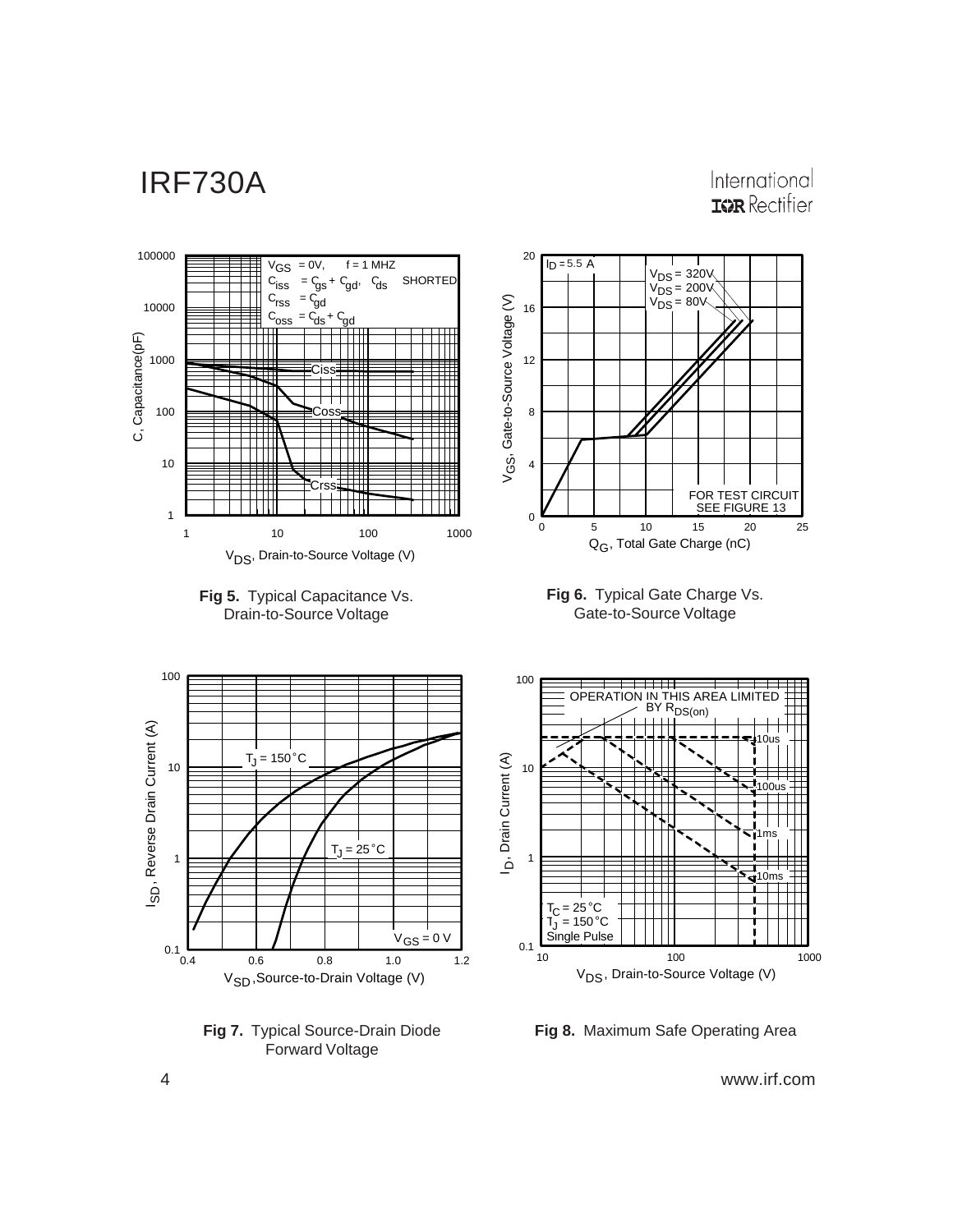### International **ISPR** Rectifier







**Fig 10a.** Switching Time Test Circuit



**Fig 10b.** Switching Time Waveforms



**Fig 11.** Maximum Effective Transient Thermal Impedance, Junction-to-Case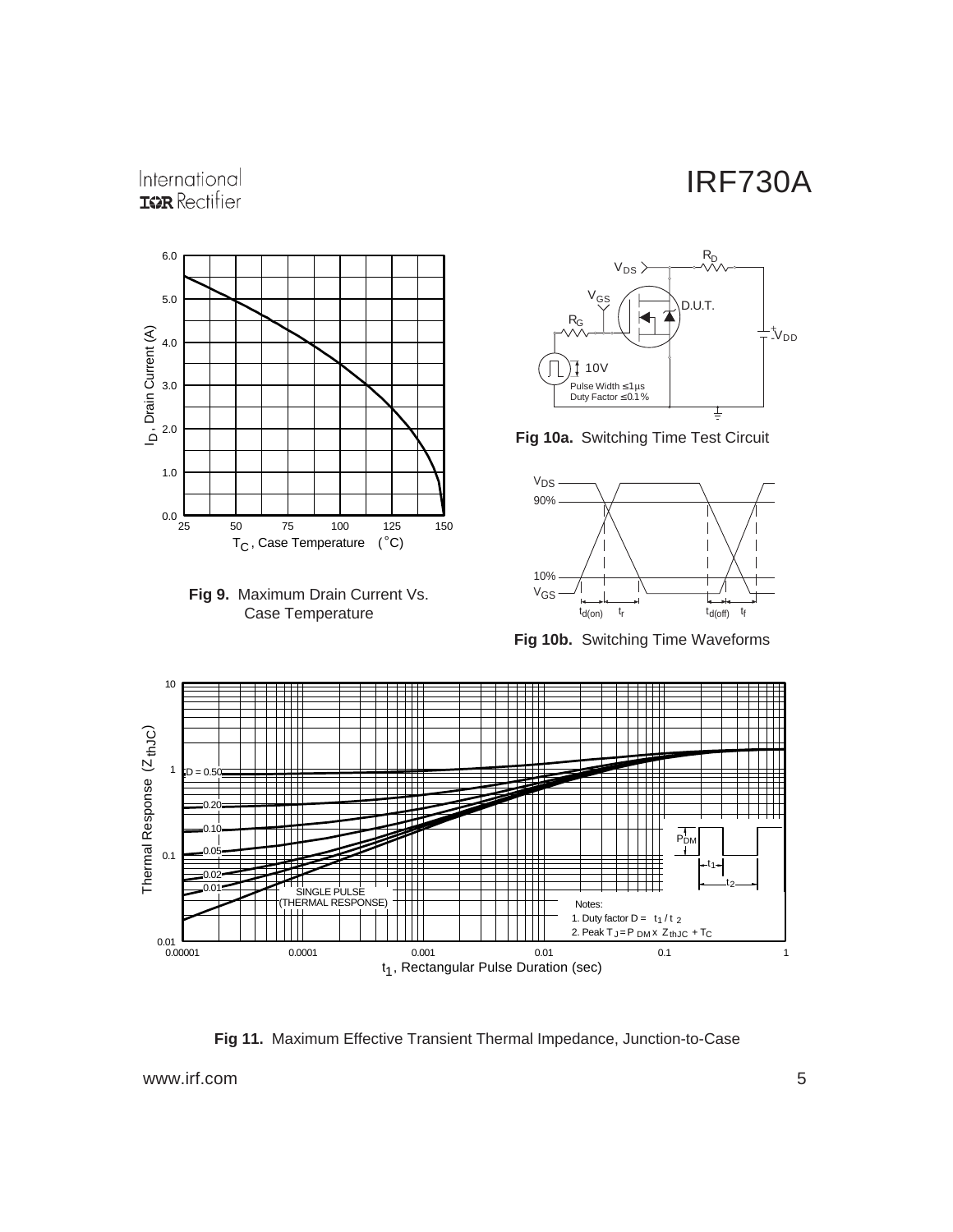International **IGR** Rectifier



**Fig 13b.** Gate Charge Test Circuit

25 50 75 100 125 150  $^{0}$  L<br>25 100 200 300 400 500 600 700 Starting  $T_J$  , Junction Temperature ( $^{\circ}$ C) ID TOP BOTTOM 2.5A 3.5A 5.5A



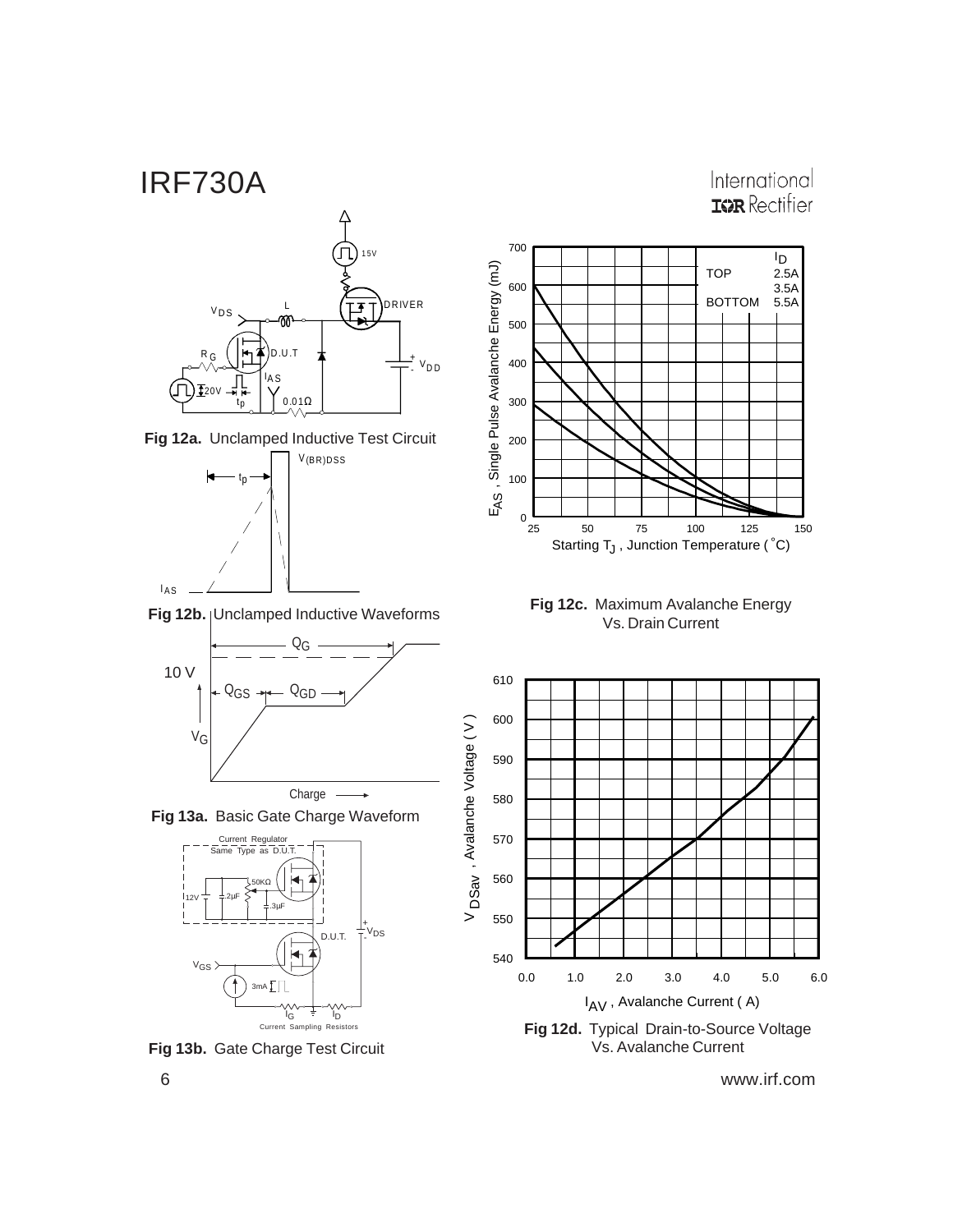

### **Peak Diode Recovery dv/dt Test Circuit**

 $*$   $V_{GS}$  = 5V for Logic Level Devices

#### **Fig 14.** For N-Channel HEXFETS